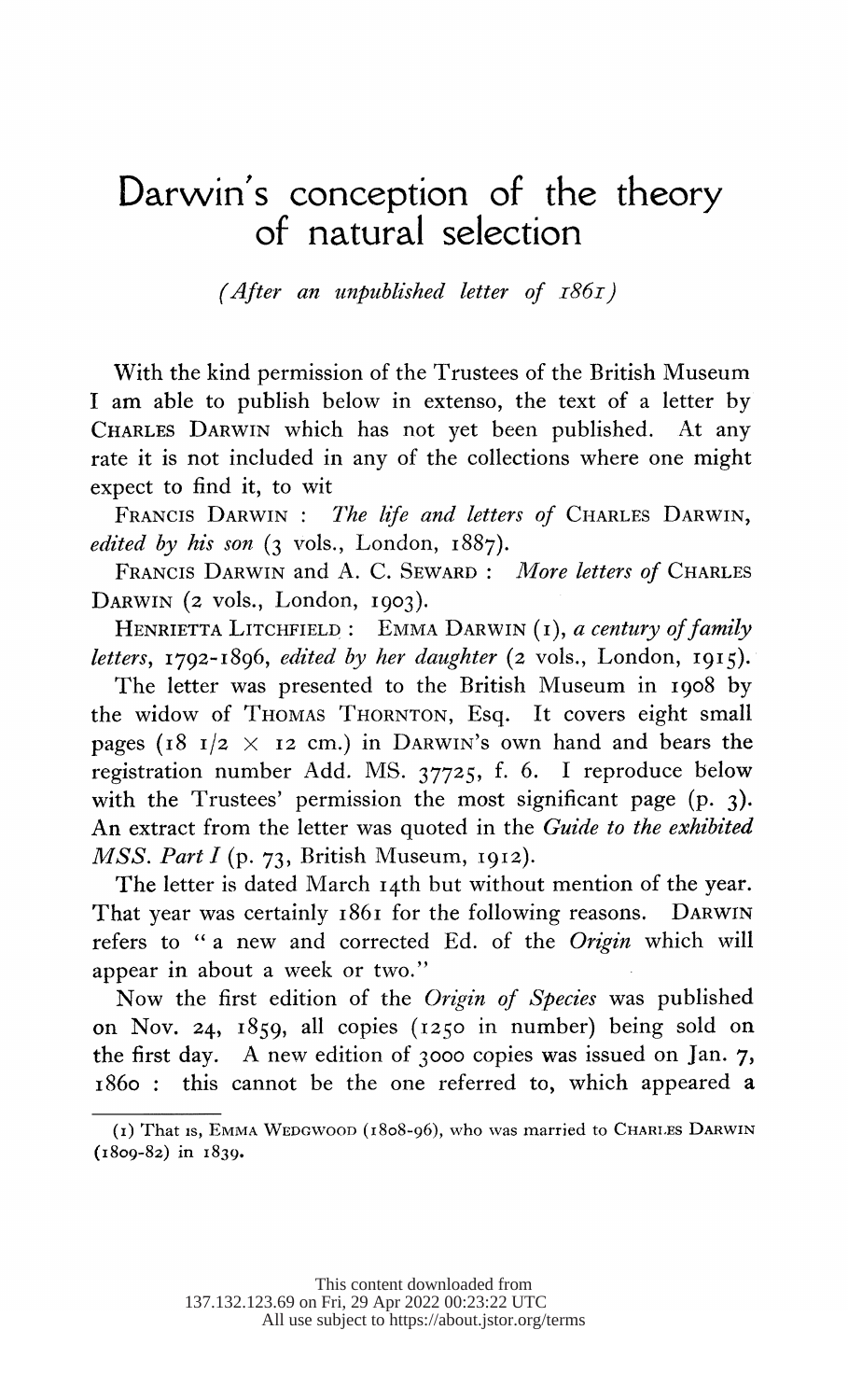short time after the middle of March. The reference fits very well to the third edition (2000 copies) published in April 1861.

 In the second place, DARWIN refers as to a recent publication to AGASSIZ's review of the Origin which had appeared in SILLIMAN's Journal on July i86o.

 DARWIN'S correspondent is unknown. He was probably an American botanist,-but not Asa GRAY, an old friend whom DARWIN addressed " My dear GRAY ". It would be interesting to determine his identity.

 However the main value of this letter lies in DARWIN'S apprecia tion of the theory of natural selection. The comparison with the wave theory of light is a very apt one, which I have not found elsewhere in his writings except in a letter which he wrote at about the same time (April 20, i86i) to FREDERICK WOLLASTON HUTTON (1836-1905), a geologist who emigrated to New Zealand a few years later (i866) and was there professor of geology and curator of the Canterbury Museum in Christchurch, N.Z. DARWIN wrote to him

 " I am actually weary of telling people that I do not pretend to adduce direct evidence of one species changing into another, but that I believe that this view in the main is correct, because so many phenomena can be thus grouped together and explained. But it is generally of no use; I cannot make persons see this. I generally throw in their teeth the universally admitted theory of the undulation of light,-neither the undulation nor the very existence of ether being proved, yet admitted because the view explains so much." (2)

 This illustrates DARWIN'S moderation and caution. As he wrote on June 6, I863, to another young naturalist, the self-taught botanist JOHN SCOTT (I838-80) :

 " I would suggest to you the advantage, at present, of being very sparing in introducing theory in your papers (I formerly erred much in Geology in that way): let theory guide your observations, but till your reputation is well established be sparing in publishing theory. It makes persons doubt your observations." (3)

 The reader will excuse me for taking this opportunity of referring him to an earlier Darwinian paper " The discovery of the theory of natural selection " (Isis  $14$ ,  $133-154$ , 1930), which contains facsimile reprints of the earliest publications of DARWIN and ALFRED RUSSEL WALLACE (I823-I9I3) on the subject.

<sup>(2)</sup> More letters (vol.  $1, 184$ ).

 <sup>(3)</sup> More letters (vol. a, 323; see also vol. I, 2I7-8).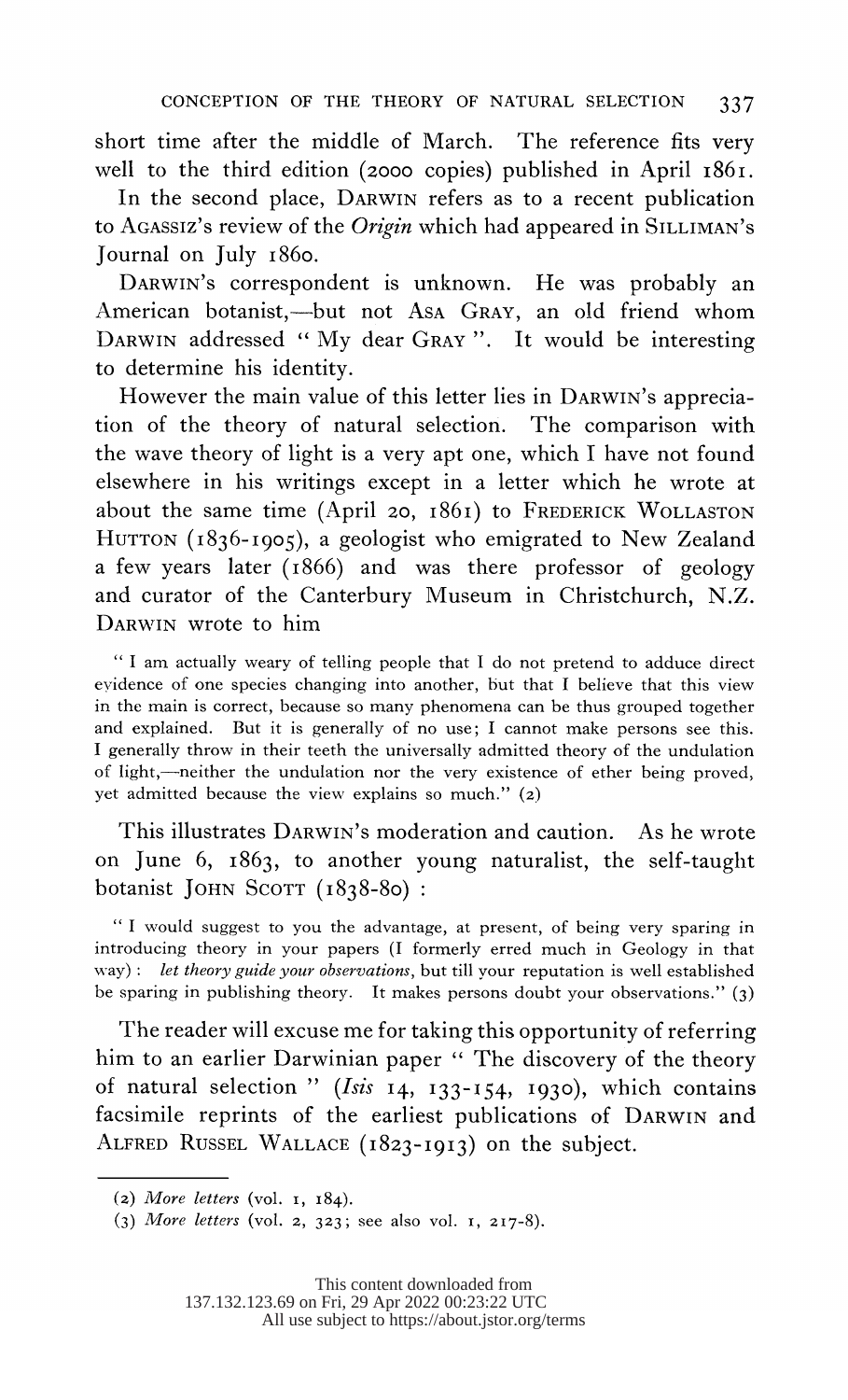After his return from the "Beagle" voyage  $(1831-36)$ , DARWIN lived for a few years in London and Cambridge; then on Sept. I4,  $1842$  he moved to Down where he spent the rest of his life,--forty years of quiet and almost uninterrupted work and meditation. Down House in Downe, Farnborough, Kent, is now a national museum open to the public, and the official residence of the secretary of the B.A.A.S. I made a pilgrimage to it on September 19, I934 in the company of F. S. MARVIN and was deeply impressed. I would advise every historian of science who happens to be in London to drive to Down: this can be conveniently done within an afternoon. For more information see the descriptive pamphlet (Isis 16, 508; 23, 533 f.) or HOWARTH: A history of DARWIN's parish (Southampton, 1933; Isis 23, 534).

The letter reproduced below is dated " Down "-- that is Down House, in Downe. Sir GEORGE BUKSTON BROWNE, who gave DARWIN'S house to the B.A.A.S. never tires of pointing out the difference between Down (the house) and Downe (the village). This matters but little, but go to Downe and Down if you can!

GEORGE SARTON.

March 14th [1861] Down, Bruly (?) (4), Kent

## Dear Sir

I am much obliged for your long letter, as I always like to know how naturalists view the subject. I feel not a shade of surprise at your entirely rejecting my views: my surprise is that I have been successful in converting some few eminent Botanists, Zoologists and Geologists. In several cases the conversion has been very slow and that is the only sort of conversion which I respect  $(5)$ . I entirely

 <sup>(4)</sup> This word Bruly ( ?) is badly scribbled; should it read Bromley?

 <sup>(5)</sup> DARWIN was perhaps thinking here of J.D.HOOKER and of CHARLES LYELL to whom he wrote on Nov. 23,  $1859:$  "To have maintained in the position of a master, one side of a question for thirty years, and then deliberately give it up, is a fact to which I much doubt whether the records of science offer a parallel. For myself, also, I rejoice profoundly; for, thinking of so many cases of men pursuing an illusion for years, often and often a cold shudder has run through me, and I have asked myself whether I may not have devoted my life to a phantasy. Now I look at it as morally impossible that investigators of truth, like you and HOOKER, can be wholly wrong, and therefore I rest in peace." (The life and letters of CHARLES DARWIN, vol. 2, 229, I887). On March 3, I86o, DARWIN enclosed in a letter to HOOKER a memorandum- of the scientists who had already accepted his views. I quote it from the same book p. 293: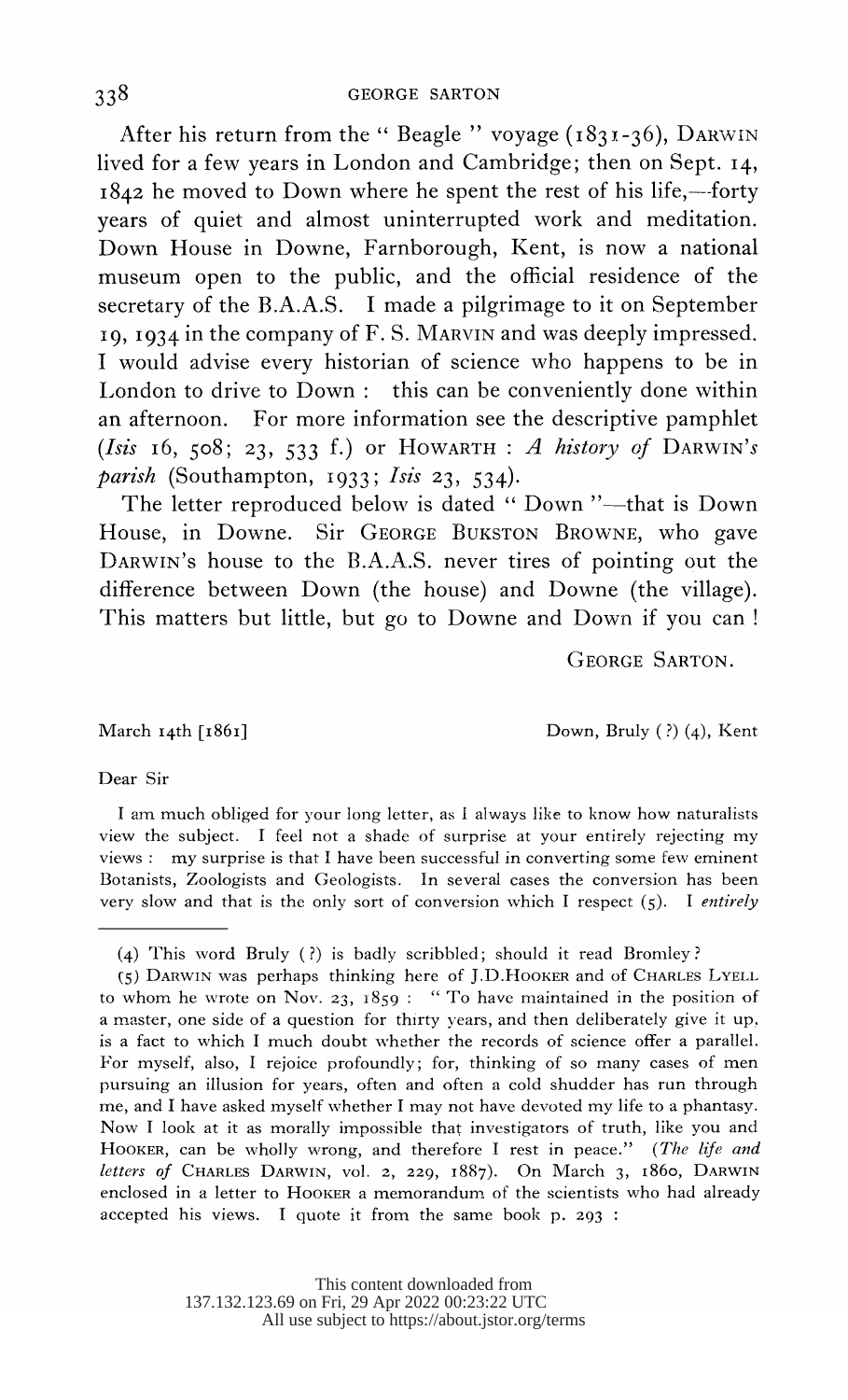Monter of to come of Light .-The Etter - Lynthetical og. an its understanding; but as to underlating synthetics guess togetter de yplain à matitier  $Im~Q_{min}$  that is the time theory. The understand in the seller poses, because vous i Io natured solution, I look  $\overline{st}$  on  $\overline{st}$  . The Segma jutate, or petite, because selection can be  $-$  Bet  $J$ believe in not. Selection, wh